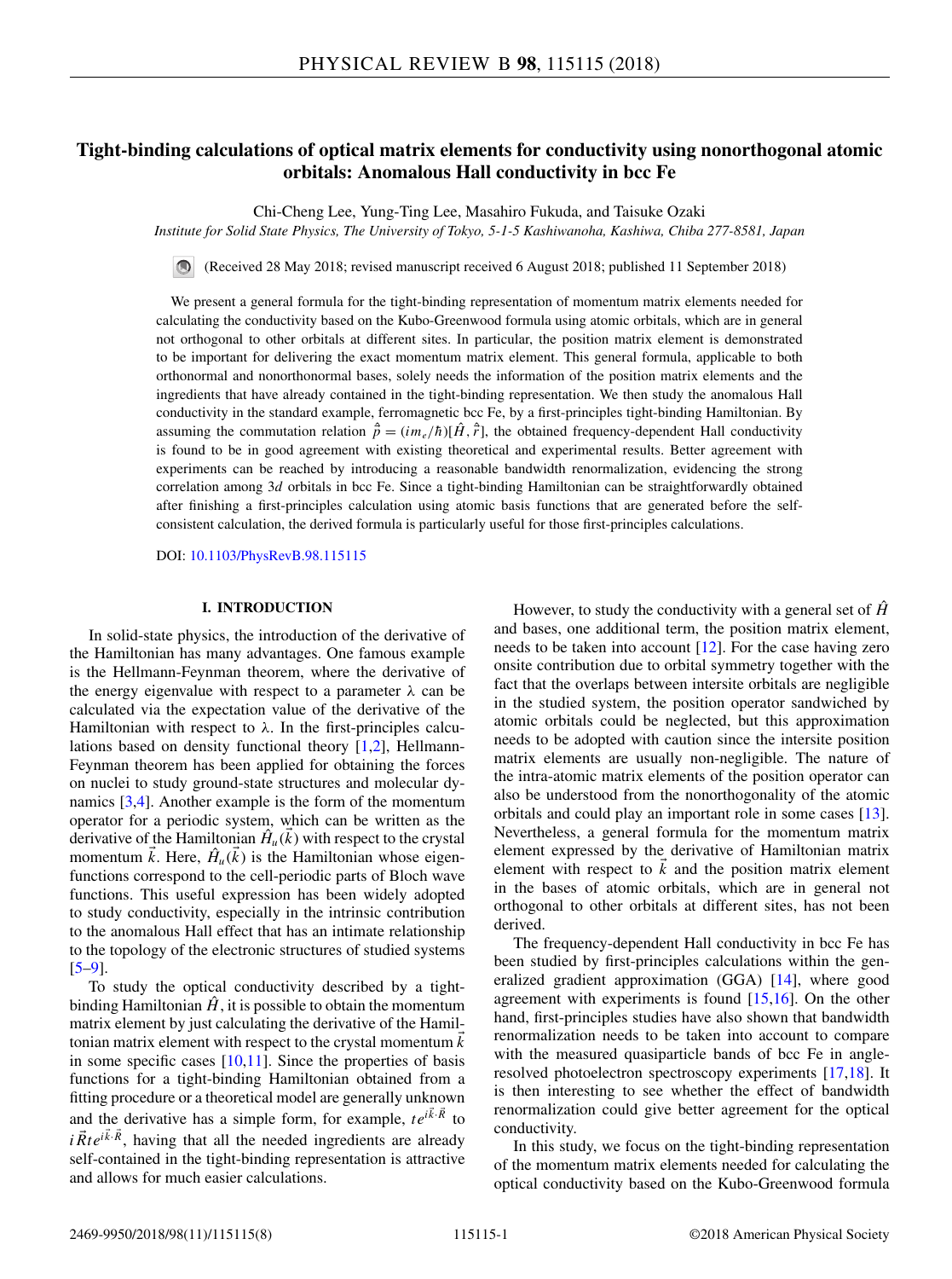<span id="page-1-0"></span>[\[19–23\]](#page-6-0), which has been of great interest for not only being able to unveil the excited properties of solids but also the connection to the Berry curvature that can reveal the topology of the electronic structures  $[5-9]$ . In Sec. II, we will derive the general formula for the momentum matrix elements in the bases of atomic orbitals without assuming the orthonormal relation among all the orbitals. In Sec. [III,](#page-3-0) the results of frequency-dependent Hall conductivity for a standard example, bcc Fe [\[15,16\]](#page-6-0), will be discussed. Finally, a summary is given in Sec. [IV.](#page-4-0)

## **II. OPTICAL CONDUCTIVITY**

In this section, we will discuss the optical conductivity using the Kubo-Greenwood formula [\[22\]](#page-6-0) and derive the tightbinding representation of the momentum matrix element,  $\langle \vec{k}m|\hat{p}|\vec{k}n\rangle$ , in a nonorthonormal basis. While the intraband contribution to the conductivity can solely rely on the knowledge of the tight-binding Hamiltonian  $(\langle 0M|\hat{H}|\vec{R}N\rangle)$  and the overlap matrix  $(\langle 0M|RN \rangle)$ , the interband contribution, similar to the case using an orthonormal basis [\[7,12\]](#page-6-0), requires the knowledge of the position matrix element,  $\langle 0M|\hat{r}|\vec{R}N\rangle$ , to deliver the exact conductivity.

#### **A. Kubo-Greenwood formula**

The frequency-dependent optical conductivity,  $\sigma(\omega)$ , expressed by the Kubo-Greenwood formula in the bases of Bloch states can be formulated as

$$
\sigma_{\alpha\beta}(\omega) = \frac{-i\hbar}{N_k \Omega} \sum_{\vec{k}mn} \left( \frac{f_{\vec{k}m} - f_{\vec{k}n}}{\epsilon_{\vec{k}m} - \epsilon_{\vec{k}n}} \right) \frac{\langle \vec{k}m|\hat{j}_{\alpha}|\vec{k}n\rangle \langle \vec{k}n|\hat{j}_{\beta}|\vec{k}m\rangle}{\omega + \epsilon_{\vec{k}m} - \epsilon_{\vec{k}n} + i\eta}.
$$
\n(1)

The current operator  $\hat{j}_{\alpha}$  can be written as the momentum operator  $-\hat{p}_{\alpha}$  in the atomic unit.  $f_{\vec{k}n}$  denotes the occupation number of the Bloch state  $|kn\rangle$  labeled by the crystal momen- $\tan k$  and the band index *n* (lowercase letters) with the energy  $\epsilon_{\vec{k}n}$ , where the Fermi-Dirac distribution can be applied for  $f_{\vec{k}n}$ to introduce the effect of temperature *T* . The summation of *k*- is over the *k* points inside the first Brillouin zone and the total number of *k* points is denoted as  $N_k$ . The parameter  $\eta$ means  $0^+$  but is a tunable parameter in practice.  $\Omega$  denotes the volume of the unit cell. In the case of  $\epsilon_{\vec{k}m} \to \epsilon_{\vec{k}n}$  for the degenerate states or the intraband contribution,  $(f_{\vec{k}m} - f_{\vec{k}m})$  $f_{kn}^{\dagger}$ //( $\epsilon_{km}^{\dagger} - \epsilon_{kn}^{\dagger}$ ) should be considered as the derivative of the occupation number with respect to the energy [\[22\]](#page-6-0), which can be reformulated as  $\partial f(\epsilon_{\vec{k}n})/\partial \epsilon_{\vec{k}n}$  with

$$
f(\epsilon_{\vec{k}n}) = \frac{1}{e^{(\epsilon_{\vec{k}n} - \mu)/k_B T} + 1},\tag{2}
$$

where  $\mu$  and  $k_B$  are the chemical potential and Boltzmann constant, respectively.

### **B. Optical matrix element**

To study the optical conductivity using Eq.  $(1)$ , the momentum matrix element,  $\langle \vec{k}m|\hat{p}|\vec{k}n\rangle$ , needs to be calculated in a basis. Unlike orthonormal basis functions, the atomic orbital  $|RN\rangle$  labeled by the lattice vector *R* and the orbital index *N* (capital letters) is in general not orthogonal to the one at a different site. So the orthonormal relation for the overlap matrix element  $S_{\vec{R}'M,\vec{R}N} \equiv \langle R'M|RN \rangle = \delta_{\vec{R}'R} \delta_{MN}$  does not hold in general. Consequently, the conductivity described by the tight-binding Hamiltonian represented by such basis functions is expected to require the knowledge of  $S_{\vec{R}'M, \vec{R}N}$ .  $S_{\vec{R}'M, \vec{R}N}$  is also expected to be important for calculating the momentum matrix elements.

The energy eigenvalue  $\epsilon_{\vec{k}n}$  and the energy eigenstate  $|kn\rangle$ , which is expanded by  $\sum_{N} C_{N}^{kn} |\vec{k}N\rangle$ , can be obtained by solving the generalized eigenvalue problem:

$$
\sum_{N} H_{MN}(\vec{k}) C_N^{\vec{k}n} = \epsilon_{\vec{k}n} \sum_{N} S_{MN}(\vec{k}) C_N^{\vec{k}n}, \tag{3}
$$

where  $H_{MN}(\vec{k}) \equiv \langle \vec{k}M|\hat{H}|\vec{k}N\rangle$  and  $S_{MN}(\vec{k}) \equiv \langle \vec{k}M|\vec{k}N\rangle$ . The  $\langle \vec{k}n | \hat{p} | \vec{k}n \rangle$  can be derived by first noting that

$$
\epsilon_{\vec{k}n} = \sum_{MN} C_M^{\vec{k}n*} H_{MN}(\vec{k}) C_N^{\vec{k}n}.
$$
 (4)

The expectation value of momentum can be obtained by taking the derivative of the energy with respect to  $k$ . By utilizing Eq.  $(3)$  and

$$
\frac{\partial}{\partial \vec{k}} \sum_{MN} C_M^{\vec{k}n*} C_N^{\vec{k}n} S_{MN}(\vec{k}) = 0, \tag{5}
$$

the derivative of Eq.  $(4)$  with respect to  $k$  can be formulated as

$$
\frac{\partial \epsilon_{\vec{k}n}}{\partial \vec{k}} = \sum_{MN} C_M^{\vec{k}n*} C_N^{\vec{k}n} \left( \frac{\partial H_{MN}(\vec{k})}{\partial \vec{k}} - \epsilon_{\vec{k}n} \frac{\partial S_{MN}(\vec{k})}{\partial \vec{k}} \right), \quad (6)
$$

where all the needed information besides the solution of Eq. (3) is the Hamiltonian matrix element,  $\langle 0M|\hat{H}|\vec{R}N\rangle$ , and the overlap matrix element,  $\langle 0M|RN\rangle$ . The resulting formula is expected by considering Hellmann-Feynman theorem for the solution of the generalized eigenvalue problem [\[24\]](#page-6-0). Therefore, the intraband contribution, as for the Drude conductivity, can be obtained solely by the knowledge of the tight-binding representation.

We now consider the matrix element for the interband contribution. By assuming the commutation relation  $\hat{p}$  =  $(im_e/\hbar)[\hat{H}, \hat{r}]$  ( $m_e = 1$  and  $\hbar = 1$  in the atomic unit) holds for the Hamiltonian  $\hat{H}$ , as derived in Appendix [A,](#page-5-0) the momentum operator sandwiched by different energy eigenstates can be formulated as

$$
\langle \vec{k}m|\hat{\vec{p}}|\vec{k}n\rangle
$$
\n
$$
= \sum_{MN} C_M^{\vec{k}m*} C_N^{\vec{k}n} \left( \frac{\partial H_{MN}(\vec{k})}{\partial \vec{k}} - \epsilon_{\vec{k}m} \frac{\partial S_{MN}(\vec{k})}{\partial \vec{k}} \right)
$$
\n
$$
+ i(\epsilon_{\vec{k}m} - \epsilon_{\vec{k}n}) \sum_{MN} C_M^{\vec{k}m*} C_N^{\vec{k}n} \sum_{\vec{R}} \langle 0M|\hat{\vec{r}}|\vec{R}N \rangle e^{i\vec{k}\cdot\vec{R}},
$$
\n(7)

where additional information,  $\langle 0M|\hat{r}|\vec{R}N\rangle$ , is needed to deliver the exact value. Although  $\langle 0M|\vec{r}|\vec{R}N\rangle$  is origin dependent, the second term of the right-hand side of Eq. (7) is origin independent as discussed in Appendix [A.](#page-5-0) Importantly, the overlap  $\langle 0M | RN \rangle$  diminishes rapidly before  $\vec{r}$  goes to infinity. The importance of such position matrix elements has already been realized for calculating the momentum matrix elements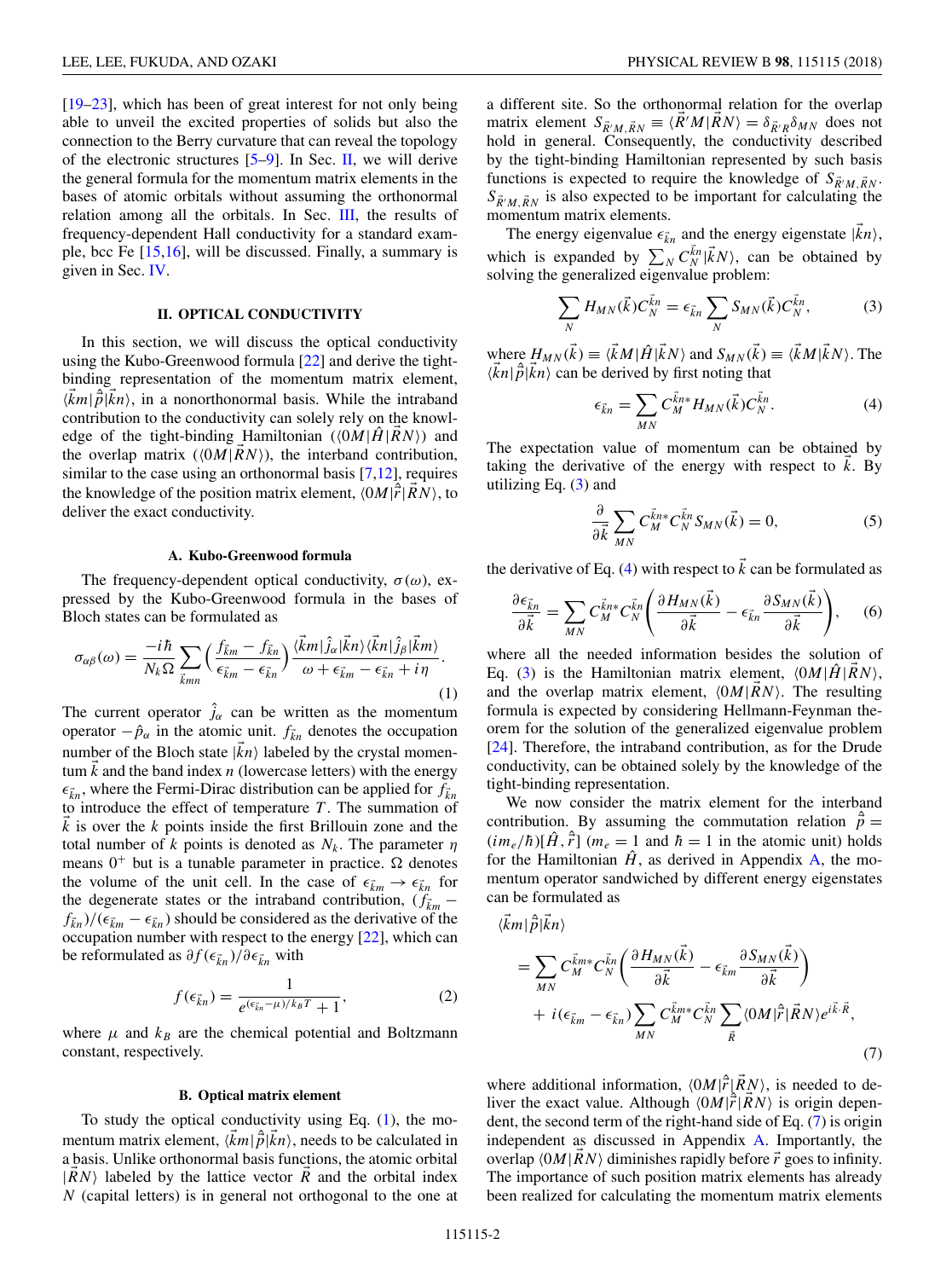#### **C. Discussions**

First, we note that Eq.  $(7)$ , as shown in Appendix [A,](#page-5-0) can be alternatively expressed as

$$
\langle \vec{k}m|\hat{\vec{p}}|\vec{k}n\rangle
$$
\n
$$
= i \sum_{MN} C_M^{\vec{k}m*} C_N^{\vec{k}n} \sum_{\vec{R}} \langle 0M|\hat{H}|\vec{R}N\rangle \vec{R} e^{i\vec{k}\cdot\vec{R}}
$$
\n
$$
+ i\epsilon_{\vec{k}m} \sum_{MN} C_M^{\vec{k}m*} C_N^{\vec{k}n} \left( \sum_{\vec{R}} \langle 0N|\hat{\vec{r}}|\vec{R}M\rangle e^{i\vec{k}\cdot\vec{R}} \right)^*
$$
\n
$$
- i\epsilon_{\vec{k}n} \sum_{MN} C_M^{\vec{k}m*} C_N^{\vec{k}n} \sum_{\vec{R}} \langle 0M|\hat{\vec{r}}|\vec{R}N\rangle e^{i\vec{k}\cdot\vec{R}}, \qquad (8)
$$

where besides the solution of the generalized eigenvalue problem, only the Hamiltonian matrix elements and position matrix elements are required for delivering the exact momentum matrix elements. The overlap matrix element, which was expected to play an important role in a nonorthonormal basis, is not needed explicitly.

Since Eq. (8) is also applicable to an orthonormal basis, the information of position matrix elements is needed to deliver the exact momentum matrix elements even in an orthonormal basis, which can also be found in Eq. [\(7\)](#page-1-0):

$$
\langle \vec{k}m|\hat{\vec{p}}|\vec{k}n\rangle
$$
\n
$$
= \sum_{MN} C_M^{\vec{k}m*} C_N^{\vec{k}n} \frac{\partial H_{MN}(\vec{k})}{\partial \vec{k}}
$$
\n
$$
+ i(\epsilon_{\vec{k}m} - \epsilon_{\vec{k}n}) \sum_{MN} C_M^{\vec{k}m*} C_N^{\vec{k}n} \sum_{\vec{R}} \langle 0M|\hat{\vec{r}}|\vec{R}N\rangle e^{i\vec{k}\cdot\vec{R}} \quad (9)
$$

for an orthonormal basis. To study  $\sigma_{\alpha\beta}$  in the static limit for analyzing the quantized Hall conductance, the momentum matrix element is commonly discussed via the cell-periodic wave function  $|u_{\vec{k}n}\rangle$ . Recall that the energy eigenstate  $|kn\rangle$  can be written in the Bloch form:

$$
\Psi_{\vec{k}n}(\vec{r}) = e^{i\vec{k}\cdot\vec{r}} u_{\vec{k}n}(\vec{r}),\tag{10}
$$

where the cell-periodic wave function  $|u_{\vec{k}n}\rangle$  satisfies

$$
\hat{H}_u(\vec{k})|u_{\vec{k}n}\rangle = \epsilon_{\vec{k}n}|u_{\vec{k}n}\rangle. \tag{11}
$$

Thanks to  $|u_{\vec{k}n}\rangle$ , the momentum matrix element is

$$
\langle \vec{k}m|\hat{\vec{p}}|\vec{k}n\rangle = \langle u_{\vec{k}m}|\frac{\partial \hat{H}_u(\vec{k})}{\partial \vec{k}}|u_{\vec{k}n}\rangle.
$$
 (12)

The famous TKNN (Thouless, Kohmoto, Nightingale, and Nijs) formula [\[6\]](#page-6-0) for studying  $\sigma_{\alpha\beta}(\omega \to 0)$  can be derived by utilizing Eq.  $(12)$  and then be used to connect to the Berry curvature [\[5–9\]](#page-6-0). Since the momentum matrix elements should agree with each other calculated from both methods associated with two different Hamiltonians, the *k*-dependent position matrix element via Fourier transform as a correction term to  $\partial H_{MN}(k)/\partial k$  is essential for delivering the same result of TKNN formula using the Kubo-Greenwood formula by

summing all of the eigenstates of  $\hat{H}$ . It is worth mentioning that TKNN formula requires solely the knowledge of occupied bands, which can also be well described by firstprinciples calculations using atomic basis functions.

Another issue is the commutation relation  $\hat{\vec{p}} = i[\hat{H}, \hat{r}]$ , which is assumed to be valid in deriving Eq. [\(7\)](#page-1-0). For the case where such a relation does not hold, the momentum should be obtained by  $\hat{p} = i[\hat{H} - \hat{H}', \hat{r}]$ , where the commutator  $[\hat{H}', \hat{r}]$  must be taken into account as a correction term to  $[\hat{H}, \hat{\vec{r}}]$  for delivering the exact value of the momentum matrix element. An example of  $\hat{H}$ <sup> $\prime$ </sup> is the spin-orbit coupling term discussed elsewhere [\[10\]](#page-6-0) although the correction is estimated to be small. In first-principles calculations, full potentials are commonly replaced by pseudopotentials, and the nonlocal form,  $\sum_{lm} |lm\rangle V_{lm} \langle lm|$ , which does not commute with  $\hat{r}$  in general, is also commonly adopted. The error due to the use of pseudopotentials in calculating momentum matrix elements could be large and depends on the studied systems [\[25,26\]](#page-6-0). To reach the solution of a full-potential calculation, for example,  $-i \langle \vec{k}n^{\text{full}} | \partial/\partial \hat{r} \cdot \vec{k} \cdot n^{\text{full}} \rangle$ , from the pseudopotential solution,  $-i\langle \vec{k}n^{\text{pseudo}}|\partial/\partial \hat{r}|\vec{k}n^{\text{pseudo}}\rangle$ , the addition of projector augmented wave can recover the difference in the wave functions  $[23]$ . It can be found that the correction to either the commutation relation or the wave functions could require knowledge way beyond a simple tight-binding representation. Therefore, we propose that Eq. [\(7\)](#page-1-0) can serve as a good starting point to study the optical conductivity. As we will show in Sec. [III,](#page-3-0) the calculated frequency-dependent conductivity in bcc Fe using Eq. [\(7\)](#page-1-0) is in good agreement with the reported theoretical results  $[15, 16]$ .

Finally, it should be noted that a limited finite number of atomic basis functions is insufficient to describe a firstprinciples Hamiltonian. While the Hamiltonian represented by the atomic orbitals could usually give a good description of occupied bands, it is difficult to reproduce accurate unoccupied bands up to a high energy. Therefore, incomplete atomic orbitals could lead to inaccurate frequency-dependent conductivity. For the study of conductivity in bcc Fe, 13 atomic orbitals locating at each atomic site are found to be enough to describe the frequency range we will study in Sec. [III.](#page-3-0) The position operator sandwiched by the energy eigenstates expressed by the atomic orbitals is also expected to deviate from the accurate position matrix element due to the incomplete basis set even without adopting pseudopotentials. However, Eq. [\(7\)](#page-1-0) is still useful for describing the momentum matrix elements as long as the Hamiltonian represented by the finite number of atomic orbitals can well describe the studied physical quantities. For example, the diagonal momentum matrix element shown in Eq. [\(7\)](#page-1-0) can deliver accurate Fermi velocity, which is associated with  $\frac{\partial \epsilon_{k,n}}{\partial k}$  at the Fermi energy as confirmed by the relationship between Eq. [\(7\)](#page-1-0) and Eq. [\(6\)](#page-1-0). Equation [\(7\)](#page-1-0) and Eq. [\(6\)](#page-1-0) are obtained from  $\hat{p} = i[\hat{H}, \hat{r}]$  and the generalized eigenvalue problem [Eq. [\(3\)](#page-1-0)], respectively. Obviously, the same  $\partial \epsilon_{\vec{k}n}/\partial k$  can be reached by the calculations using different kinds of approaches and is measurable by angle-resolved photoelectron spectroscopy experiments. In contrast, a direct calculation of  $-i$ *(kn*|∂/∂*r*<sup>2</sup>|*kn*) could deviate from  $\partial \epsilon_{\vec{k}n}/\partial \vec{k}$  noticeably depending on the adopted bases and pseudopotentials.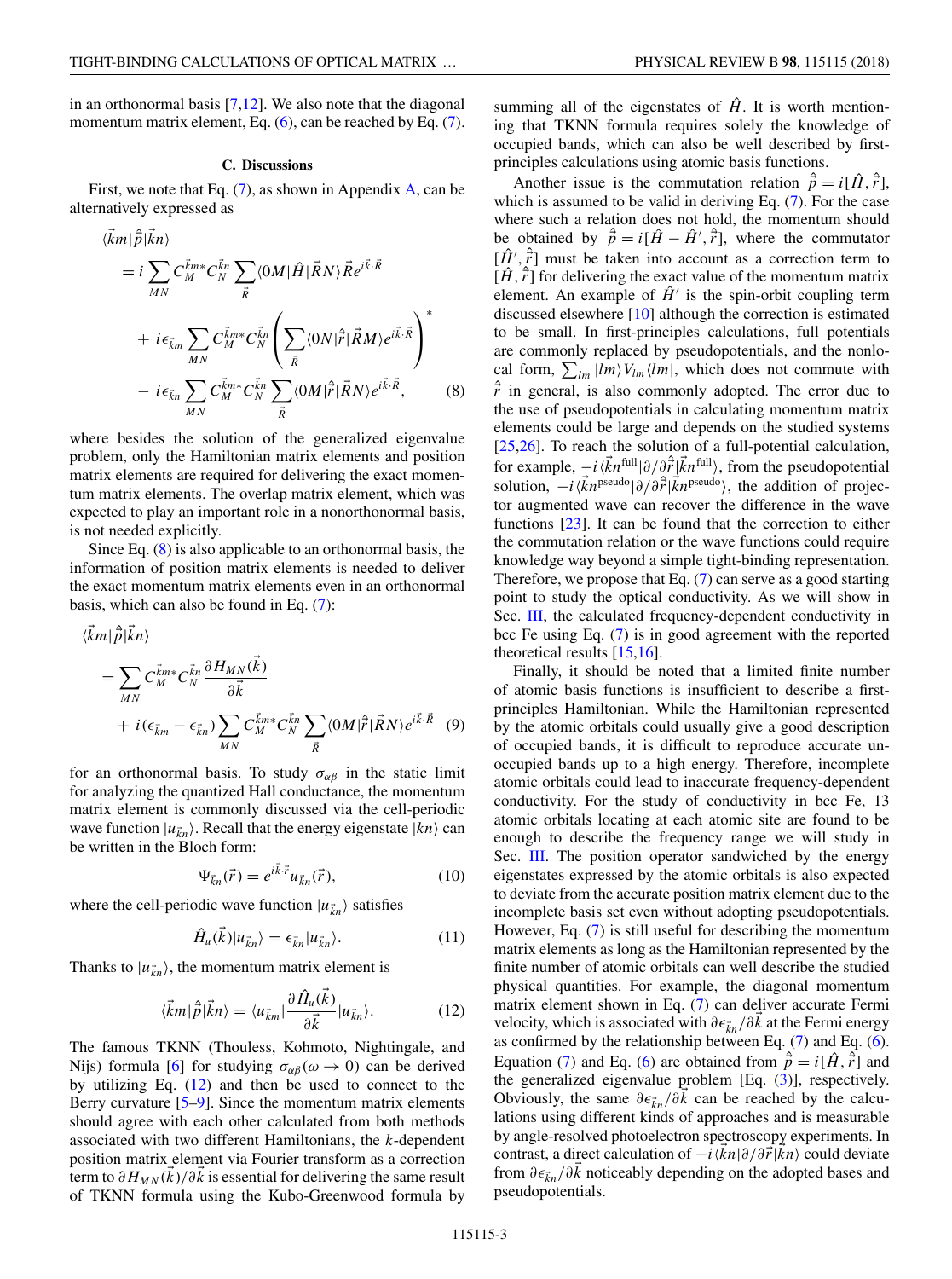# <span id="page-3-0"></span>**III. ANOMALOUS HALL CONDUCTIVITY IN BCC FE**

For a benchmark calculation, we focus on the anomalous Hall conductivity for the standard example, bcc Fe. The intrinsic contribution to the anomalous Hall conductivity in ferromagnetic bcc Fe has been studied by first-principles calculations using Kubo-Greenwood formula [\[15\]](#page-6-0), where the results are in good agreement with other theoretical calculations and experiments [\[27–30\]](#page-7-0). In this section, we will show the resulting frequency-dependent Hall conductivity using Eq. [\(7\)](#page-1-0) and compare with the reported conductivity [\[15,16\]](#page-6-0). How to reach better agreement between theory and experiment will also be discussed.

## **A. Computational details**

The first-principles calculations were performed using the OpenMX code, [\[31\]](#page-7-0) where the GGA, the norm-conserving relativistic nonlocal pseudopotentials, and optimized pseudoatomic basis functions were adopted [\[14](#page-6-0)[,32–34\]](#page-7-0). The spinorbit coupling was incorporated through *j* -dependent pseudopotentials [\[32\]](#page-7-0). Two, two, and one optimized radial functions were allocated for the *s*, *p*, and *d* orbitals, respectively, for the Fe atom with a cutoff radius of 6 Bohr. A cutoff energy of 340 Ha was used for numerical integrations and for the solution of the Poisson equation. The  $30 \times 30 \times 30$  *k*-point sampling was adopted for the experimental lattice constant,  $2.87$  Å. After the self-consistent calculation was done, a tight-binding Hamiltonian in the bases of the 13 adopted pseudoatomic orbitals per Fe atom was obtained and used in calculating the frequency-dependent conductivity using Eqs. [\(1\)](#page-1-0) and [\(7\)](#page-1-0), where  $\eta = 0.05$  eV and a  $150 \times 150 \times 150$  *k* mesh were chosen. The electronic temperature was set to 300 K for both of the first-principles and conductivity calculations. The magnetization direction is along the *z* direction.

# **B. Results**

The band structure of ferromagnetic bcc Fe near the Fermi energy including spin-orbit coupling is shown in Fig. 1, where the  $e_g$ ,  $t_{2g}$ , and  $s + p$  orbital contributions are presented by blue, red, and green circles, respectively. Two sets of  $e_g$  or  $t_{2g}$ bands with similar dispersion separated by a large gap (*>*2 eV at  $\Gamma$ ) can be clearly observed and recognized as the spin-up and spin-down bands before being coupled by the spin-orbit coupling. The band structure is consistent with the reported one [\[15\]](#page-6-0), and therefore the same conductivity is expected to be obtained within density functional theory. Since our formula is based on the Kubo-Greenwood formula involving a summation over all the 13 nonorthogonal pseudoatomic orbitals per Fe atom, a less efficient computation compared with the method using Wannier functions is expected [\[16\]](#page-6-0). But it should be noted that the pseudoatomic orbitals are generated before the computation of electronic structure of bcc Fe in comparison with Wannier functions, which need to be constructed after finishing first-principles calculations. All the needed ingredients for Eq. [\(7\)](#page-1-0) are straightforwardly obtained in our first-principles calculations using the pseudoatomic basis functions, and our tight-binding Hamiltonian shares the same advantage of efficiently calculating the eigenstates at a dense grid of *k* points needed for describing the Fermi surface



FIG. 1. First-principles band structure of ferromagnetic bcc Fe obtained by adopting 13 pseudoatomic orbitals per Fe atom with spin-orbit coupling. Only the bands near the Fermi energy, which is shifted to zero as denoted by  $E_F$ , are shown. Blue and red circles indicate the contribution of Fe 3*d*  $e_g$  and  $t_{2g}$  orbitals, respectively. The other contribution  $(s + p)$  is presented by green circles. The modified band structure (Mod) with rescaled hopping integrals between *d* orbitals (80%) and adjusted onsite energies is presented by the black curves.

of bcc Fe in comparison with the first-principles plane-wave calculations.

The calculated frequency-dependent Hall conductivity using Eqs.  $(1)$  and  $(7)$  is presented by the black curves in Fig. 2. First, we compare the spectrum of magnetic circular dichroism, which corresponds to the imaginary part of  $\omega \sigma_{xy}$ ,



FIG. 2. Frequency-dependent Hall conductivity in bcc Fe. (a) The imaginary part of  $\omega \sigma_{xy}$ , the magnetic circular dichroism spectrum, is compared with the experimental data presented by open circles from Ref. [\[28\]](#page-7-0) (Exp) as reproduced in Ref. [\[15\]](#page-6-0) and Ref. [\[16\]](#page-6-0). The black curve shows the result calculated using Eqs. [\(1\)](#page-1-0) and [\(7\)](#page-1-0) (Pos), and the green curve shows the result by allowing only 70% strength of the spin-orbit coupling in the *d* orbitals (Soc). The result obtained from the modified band structure with rescaled hopping integrals between *d* orbitals (80%) and adjusted onsite energies is presented by the red dashed curve (Mod). (b) The real part of  $\sigma_{xy}$  is shown and compared with the dc experiment value [\[27\]](#page-7-0) (solid circle) and the theoretical results for 0 K (open square) and 300 K (open circle), as discussed in Ref. [\[15\]](#page-6-0).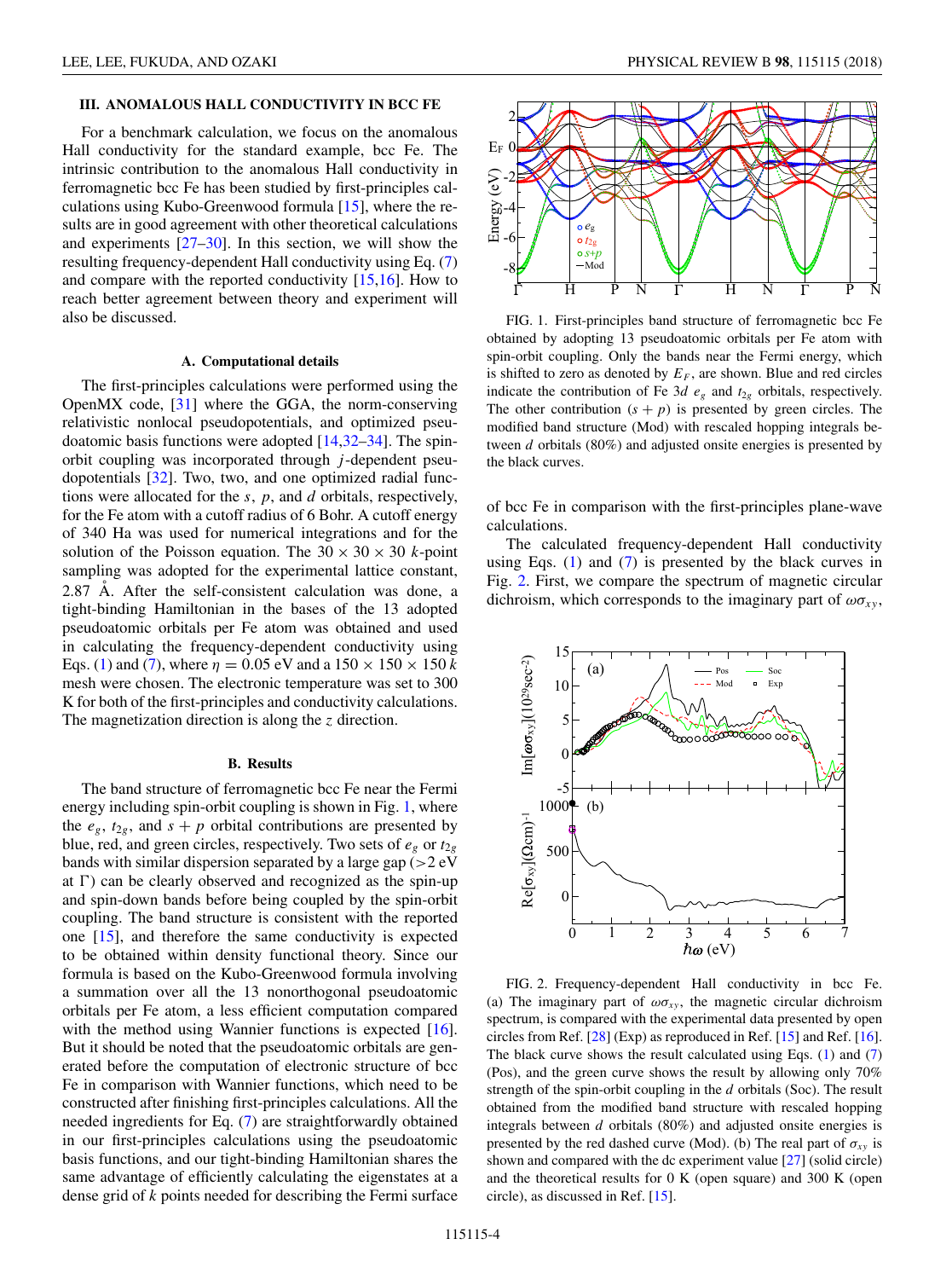<span id="page-4-0"></span>with the available theoretical and experimental results. As shown in Fig.  $2(a)$ , the curve delivered by Eq. [\(7\)](#page-1-0) is consistent with other first-principles calculations [\[15,16\]](#page-6-0), where the spectrum is in good agreement with experiment [\[28\]](#page-7-0) up to about 1.7 eV. The details of the first-principles results at higher frequencies [\[15,16\]](#page-6-0), such as the prominent peak at ∼2*.*4 eV and a big drop around 6.5 eV, are also well reproduced in our calculations. The real part of the Hall conductivity, as shown in Fig.  $2(b)$ , also agrees very well with the reported one [\[15\]](#page-6-0), such as the dc limit result and the dip at ∼2*.*5 eV. Overall, our calculated real and imaginary parts of Hall conductivity, which should satisfy a Kramers-Kronig relation, using Eq. [\(7\)](#page-1-0) are in good agreement with the reported theoretical and experimental data  $[15,16,27-30]$  $[15,16,27-30]$ . We attribute the small errors to the hard Fe pseudopotential that is close to the full potential in our calculations.

Although the general behavior of the conductivity can be described by GGA, the calculated intensity shown in Fig.  $2(a)$ is overall higher than the experimental data at energy *>* 1*.*7 eV, which is consistent with the previous findings [\[15,16\]](#page-6-0). Since the intensity is related to the strength of spin-orbit coupling, we have calculated the magnetic circular dichroism spectrum by allowing only 70% strength of the spin-orbit coupling for the *d* orbitals in the self-consistent calculation. As expected, the suppressed spin-orbit coupling lowers the intensity towards the experimental data as shown by the green curve in Fig.  $2(a)$ . However, the calculated prominent peak still remains at ∼2*.*4 eV, which deviates from the experimental data having the highest intensity at ∼1*.*7 eV, and it seems unlikely to reach the 30% error in the spin-orbit coupling. This suggests that a more complete description of many-body Coulomb interactions is needed even in the metallic bcc Fe. The peak at 2.4 eV can be understood from the large number of unoccupied  $e_{\varrho}$  states around 2 eV as shown in Fig. [1](#page-3-0) that provides a channel for electrons to excite to. The energy of the flatter occupied  $e_g$  states corresponding to larger density of states can be found to be lower than −0*.*4 eV, and therefore the occupied  $t_{2g}$  states have also largely contributed to the peak at 2.4 eV. To simultaneously lower the overall intensity and shift the highest intensity in the calculated spectrum, the Coulomb correlations beyond GGA among all of the Fe 3*d* orbitals should be taken into account.

To compare with the measured bands of bcc Fe in the angle-resolved photoelectron spectroscopy experiments, significant bandwidth renormalization needs to be introduced to the first-principles band structures [\[17,18\]](#page-6-0). The bandwidth renormalization is a signature of strong Coulomb correlations and can be described by the Gutzwiller density functional theory, which has revealed a large bandwidth reduction in bcc Fe, for example, by 36% at the *H* point [\[17,18\]](#page-6-0). We therefore have rescaled the hopping integrals between the *d* orbitals by 80% and adjusted the onsite energies of  $e_g$  and  $t_{2g}$  orbitals to reach consistent  $\Gamma$ -point band energies calculated by the Gutzwiller density functional theory [\[18\]](#page-6-0). The modified band structure is presented by the black curves in Fig. [1.](#page-3-0) We note that this simple modification of our tight-binding Hamiltonian cannot reproduce the same Fermi surface as the ones calculated by GGA and the Gutzwiller density functional theory, and the modification gives a slightly electron-doped system (∼0*.*07*e*) using the GGA chemical potential. But the modified

tight-binding Hamiltonian can reflect the effect of bandwidth renormalization in the calculated spectrum of magnetic circular dichroism. The result is presented by the red dashed curve in Fig.  $2(a)$ , where the lowered overall intensity and the shifted highest intensity towards the experimental data can be identified. This suggests that the magnetic circular dichroism experiment has also evidenced the effect of strong Coulomb correlations in bcc Fe. We expect that an even better improvement can be achieved by considering the many-body Coulomb interactions in the electron-hole channel, which is beyond the scope of this study and should be left for a future work.

# **IV. SUMMARY**

The tight-binding representation of momentum matrix elements for calculating the optical conductivity based on the Kubo-Greenwood formula using the bases of atomic orbitals, where the orthonormal relation is not assumed, is derived. To reach the exact value of the momentum matrix element in the tight-binding representation, the *k*-dependent position matrix element via Fourier transform needs to be taken into account, which is also needed in an orthonormal basis as well. For the tight-binding parameters obtained from a fitting procedure, the position matrix elements are unknown due to lacking the knowledge of the basis functions and must be parameterized. For the case where the tight-binding Hamiltonian is obtained from first-principles calculations using atomic basis functions, the position matrix elements can be easily calculated since the atomic basis functions are generated at the step of generating the pseudopotentials. Once the geometrical structure is determined, the computational effort for calculating the position matrix elements is similar to the calculation of overlap matrix elements.

Although the number of pseudoatomic orbitals in firstprinciples calculations is commonly larger than that of the energy-resolved Wannier functions, they share the same advantage of calculating the eigenstates at a dense grid of *k* points by diagonalizing a tight-binding Hamiltonian in comparison with the plane-wave calculations. Upon finishing self-consistent first-principles calculations using atomic basis functions, such as those implemented in SIESTA [\[35\]](#page-7-0), Conquest [\[36\]](#page-7-0), FHI-AIMS [\[37\]](#page-7-0), CP2K [\[38\]](#page-7-0), and Atomistix ToolKit [\[39\]](#page-7-0), a tight-binding Hamiltonian is straightforwardly obtained as well as the other needed ingredients for Eq. [\(7\)](#page-1-0) and therefore can benefit from our formula. We have studied the frequency-dependent Hall conductivity in ferromagnetic bcc Fe and demonstrated that the results are in good agreement with the reported theoretical and experimental data. By introducing a reasonable bandwidth renormalization by simply rescaling the hopping integrals, better agreement with experiments can be reached, evidencing the effect of strong correlation among 3*d* orbitals in bcc Fe. We therefore propose that the derived formula, which is applicable to a nonorthogonal basis, is useful for studying the optical conductivity using the tight-binding representation.

#### **ACKNOWLEDGMENTS**

This work was supported by Priority Issue (creation of new functional devices and high-performance materials to support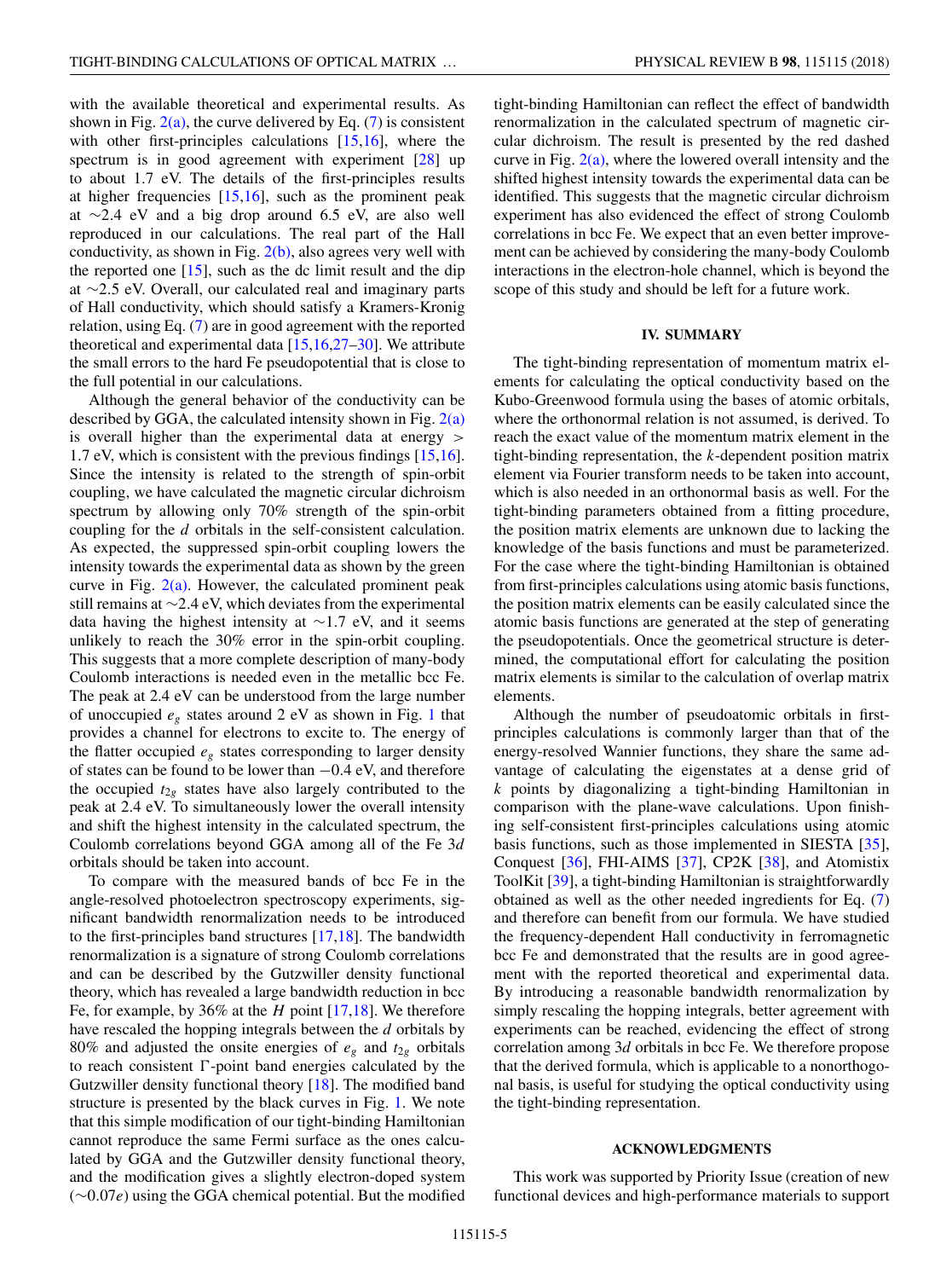<span id="page-5-0"></span>next-generation industries) to be tackled by using Post 'K' Computer, Ministry of Education, Culture, Sports, Science and Technology, Japan.

# **APPENDIX: DERIVATION OF MOMENTUM MATRIX ELEMENT IN NONORTHOGONAL BASIS**

The energy eigenstate  $|kn\rangle$  can be expanded by the coefficient of linear combination of atomic orbital,  $C_N^{kn}$ , and  $|\vec{k}N\rangle$ can be expressed by  $|RN\rangle$  via Fourier transform:

$$
\begin{aligned}\n|\vec{k}n\rangle &= \sum_{N} C_{N}^{\bar{k}n} |\vec{k}N\rangle \\
&= \sum_{\vec{R}N} \frac{e^{i\vec{k}\cdot\vec{R}}}{\sqrt{N_{\bar{k}}}} C_{N}^{\bar{k}n} |\vec{R}N\rangle. \n\end{aligned} \tag{A1}
$$

The momentum matrix element  $\langle \vec{k}m | \hat{\vec{p}} | \vec{k}n \rangle$  becomes:

$$
\langle \vec{k}m|\hat{\vec{p}}|\vec{k}n\rangle = i\langle \vec{k}m|(\hat{H}\hat{\vec{r}} - \hat{\vec{r}}\hat{H})|\vec{k}n\rangle
$$
  

$$
= \frac{i}{N_k} \sum_{\vec{R}N\vec{R}'M} C_M^{\vec{k}m*} C_N^{\vec{k}n} e^{i\vec{k}\cdot(\vec{R}-\vec{R}')}
$$

$$
\times \langle \vec{R}'M|(\hat{H}\hat{\vec{r}} - \hat{\vec{r}}\hat{H})|\vec{R}N\rangle, \qquad (A2)
$$

where  $m_e = 1$  and  $\hbar = 1$  have been adopted for the commutation relation  $\hat{\vec{p}} = \frac{im_e}{\hbar} [\hat{H}, \hat{\vec{r}}]$ . By inserting the identity operator,

$$
\hat{I} = \sum_{\vec{R}''M'\vec{R}'''N'} |\vec{R}''M'\rangle S_{\vec{R}''M',\vec{R}'''N'}^{-1} \langle \vec{R}'''N'|,
$$
 (A3)

we obtain

$$
\langle \vec{k}m|\hat{\vec{p}}|\vec{k}n\rangle
$$
\n
$$
= \frac{i}{N_k} \sum_{\vec{R}N\vec{R}'M\vec{R}''M'\vec{R}''''N'} C_M^{\vec{k}m*} C_N^{\vec{k}n} e^{i\vec{k}\cdot(\vec{R}-\vec{R}')} \times \langle \vec{R}'M|\hat{H}|\vec{R}''M'\rangle S_{\vec{R}''M',\vec{R}''N'}^{-1} \langle \vec{R}'''N'|\hat{\vec{r}}|\vec{R}N\rangle
$$
\n
$$
- \frac{i}{N_k} \sum_{\vec{R}N\vec{R}'M\vec{R}''M'\vec{R}''''N'} C_M^{\vec{k}m*} C_N^{\vec{k}n} e^{i\vec{k}\cdot(\vec{R}-\vec{R}')} \times \langle \vec{R}'M|\hat{\vec{r}}|\vec{R}''M'\rangle S_{\vec{R}''M',\vec{R}''N'}^{-1} \langle \vec{R}'''N'|\hat{H}|\vec{R}N\rangle. \quad (A4)
$$

Considering the translational symmetry, one can get

$$
\langle \vec{R}^{\prime\prime\prime} N^{\prime} | \hat{r} | \vec{R} N \rangle = \langle \vec{R}^{\prime\prime\prime} - \vec{R}, N^{\prime} | (\hat{r} + \vec{R}) | 0 N \rangle
$$
  

$$
= \langle \vec{R}^{\prime\prime\prime} - \vec{R}, N^{\prime} | \hat{r} | 0 N \rangle
$$
  

$$
+ \vec{R} S_{\vec{R}^{\prime\prime\prime} N^{\prime}, \vec{R} N} \tag{A5}
$$

and

$$
\vec{R}'M|\hat{r}|\vec{R}''M'\rangle = \langle 0M|(\hat{r}+\vec{R}')|\vec{R}''-\vec{R}',M'\rangle
$$

$$
= \langle 0M|\hat{r}|\vec{R}''-\vec{R}',M'\rangle
$$

$$
+ \vec{R}'S_{\vec{R}'M,\vec{R}''M'}.
$$
(A6)

By further noting that

*R*-

$$
\sum_{j} S_{ij} S_{jk}^{-1} = \sum_{j} S_{ij}^{-1} S_{jk} = \delta_{ik},
$$
 (A7)

Eq. (A4) can be rewritten as

$$
\langle \vec{k}m|\hat{\vec{p}}|\vec{k}n\rangle
$$
\n
$$
= \frac{i}{N_k} \sum_{\vec{R}\in\vec{R}^N} C_M^{\vec{k}m*} C_N^{\vec{k}n} e^{i\vec{k}\cdot(\vec{R}-\vec{R}')} (\vec{R}-\vec{R}')\langle \vec{R}'M|\hat{H}|\vec{R}N\rangle
$$
\n
$$
+ \frac{i}{N_k} \sum_{\vec{R}\in\vec{R}^N M' \vec{R}^N M' \vec{R}^N N'} C_M^{\vec{k}m*} C_N^{\vec{k}n} e^{i\vec{k}\cdot(\vec{R}-\vec{R}')} \times \langle \vec{R}'M|\hat{H}|\vec{R}^N M'\rangle S_{\vec{R}^N M', \vec{R}^N N'}^{-1} \langle \vec{R}^N - \vec{R}, N'|\hat{\vec{r}}|0N\rangle
$$
\n
$$
- \frac{i}{N_k} \sum_{\vec{R}\in\vec{R}^N M' \vec{R}^N M' \vec{R}^N N'} C_M^{\vec{k}m*} C_N^{\vec{k}n} e^{i\vec{k}\cdot(\vec{R}-\vec{R}')} \times \langle 0M|\hat{\vec{r}}|\vec{R}^N - \vec{R}', M'\rangle S_{\vec{R}^N M', \vec{R}^N N'}^{-1} \langle \vec{R}^N N'|\hat{H}|\vec{R}N\rangle.
$$
\n(A8)

The first term of the right-hand side of Eq. (A8) can be recognized as the derivative of the Hamiltonian matrix element with respect to *k*:

$$
\frac{\partial}{\partial \vec{k}} (\langle \vec{k} M | \hat{H} | \vec{k} N \rangle) = \sum_{\vec{R} \cdot \vec{R'}} \frac{\partial}{\partial \vec{k}} \frac{e^{i \vec{k} \cdot (\vec{R} - \vec{R'})}}{N_k} \langle \vec{R'} M | \hat{H} | \vec{R} N \rangle
$$

$$
= \sum_{\vec{R} \cdot \vec{R'}} i (\vec{R} - \vec{R'}) \frac{e^{i \vec{k} \cdot (\vec{R} - \vec{R'})}}{N_k} \langle \vec{R'} M | \hat{H} | \vec{R} N \rangle.
$$
(A9)

The second and third terms on the right-hand side of Eq. (A8) can be simplified by considering Eq.  $(A1)$ , Eq.  $(A7)$ , and

$$
\langle \vec{k}m|\hat{H} = \langle \vec{k}m|\epsilon_{\vec{k}m} \tag{A10}
$$

or

$$
\hat{H}|\vec{k}n\rangle = \epsilon_{\vec{k}n}|\vec{k}n\rangle.
$$
 (A11)

The momentum matrix element can then be reformulated as

$$
\langle \vec{k}m|\hat{\vec{p}}|\vec{k}n\rangle
$$
\n
$$
= \sum_{MN} C_M^{\vec{k}m*} C_N^{\vec{k}n} \frac{\partial}{\partial \vec{k}} (\langle \vec{k}M|\hat{H}|\vec{k}N\rangle)
$$
\n
$$
+ \frac{i\epsilon_{\vec{k}m}}{N_k} \sum_{\vec{R}N\vec{R}'M} C_M^{\vec{k}m*} C_N^{\vec{k}n} e^{i\vec{k}\cdot(\vec{R}-\vec{R}')} \langle \vec{R}' - \vec{R}, M|\hat{\vec{r}}|0N\rangle
$$
\n
$$
- \frac{i\epsilon_{\vec{k}n}}{N_k} \sum_{\vec{R}N\vec{R}'M} C_M^{\vec{k}m*} C_N^{\vec{k}n} e^{i\vec{k}\cdot(\vec{R}-\vec{R}')} \langle 0M|\hat{\vec{r}}|\vec{R}-\vec{R}', N\rangle.
$$
\n(A12)

After considering translational symmetry, we obtain an expression by assuming that  $\langle 0M|\hat{H}|\vec{R}N\rangle$  and  $\langle 0M|\hat{r}|\vec{R}N\rangle$  are known:

$$
\langle \vec{k}m|\hat{\vec{p}}|\vec{k}n\rangle
$$
\n
$$
= i \sum_{MN} C_M^{\vec{k}m*} C_N^{\vec{k}n} \sum_{\vec{R}} \langle 0M|\hat{H}|\vec{R}N\rangle \vec{R} e^{i\vec{k}\cdot\vec{R}}
$$
\n
$$
+ i\epsilon_{\vec{k}m} \sum_{MN} C_M^{\vec{k}m*} C_N^{\vec{k}n} \left( \sum_{\vec{R}} \langle 0N|\hat{\vec{r}}|\vec{R}M\rangle e^{i\vec{k}\cdot\vec{R}} \right)^*
$$
\n
$$
- i\epsilon_{\vec{k}n} \sum_{MN} C_M^{\vec{k}m*} C_N^{\vec{k}n} \sum_{\vec{R}} \langle 0M|\hat{\vec{r}}|\vec{R}N\rangle e^{i\vec{k}\cdot\vec{R}}.
$$
\n(A13)

115115-6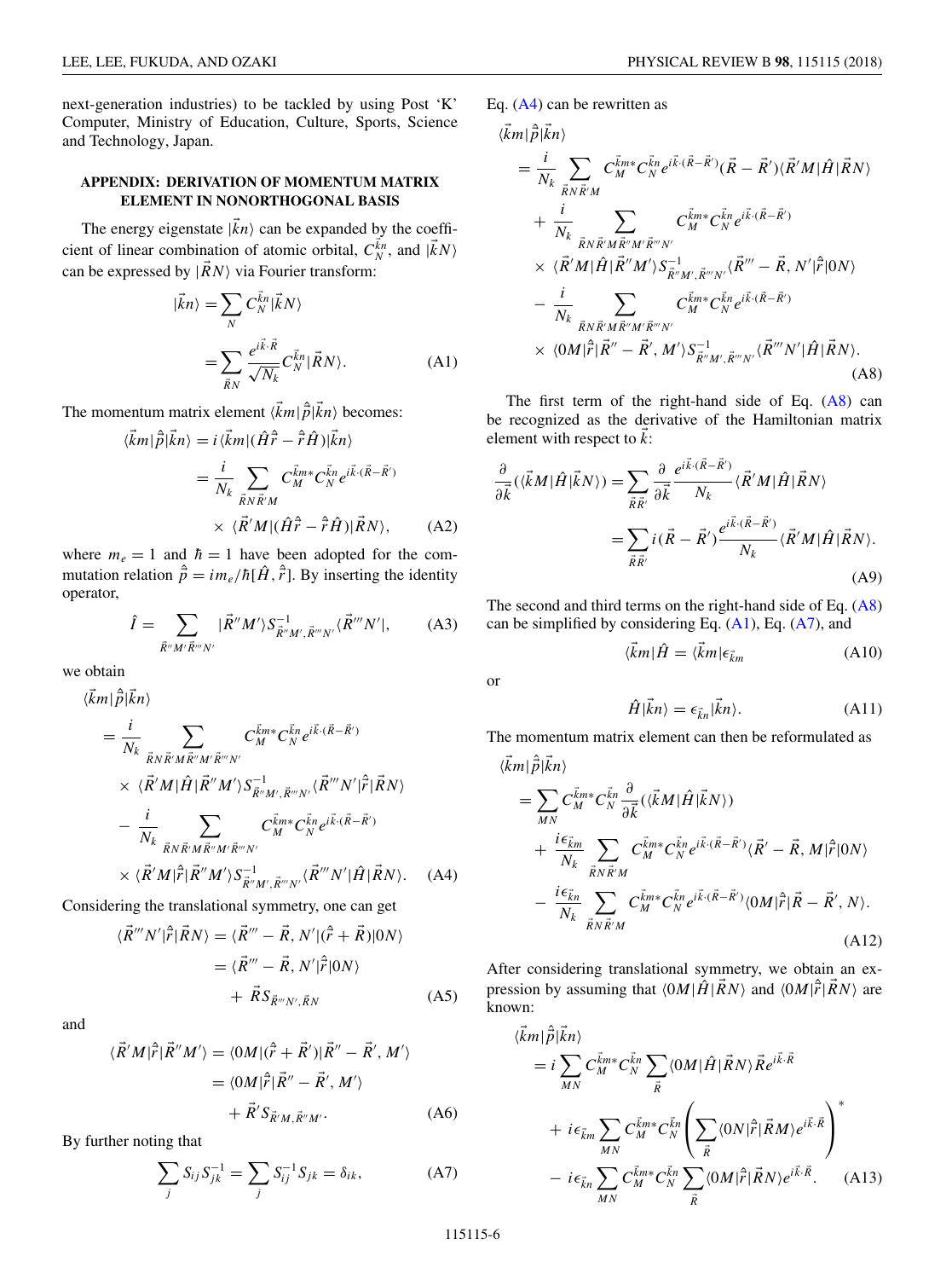<span id="page-6-0"></span>Alternatively, the second term of the right-hand side of Eq. [\(A13\)](#page-5-0) can be expressed as

$$
i\epsilon_{\vec{k}m}\sum_{MN}C_{M}^{\vec{k}m*}C_{N}^{\vec{k}n}\sum_{\vec{R}}\langle\vec{R}M|\hat{r}|0N\rangle e^{-i\vec{k}\cdot\vec{R}} = i\epsilon_{\vec{k}m}\sum_{MN}C_{M}^{\vec{k}m*}C_{N}^{\vec{k}n}\sum_{\vec{R}}\langle 0M|(\hat{r}-\vec{R})|\vec{R}N\rangle e^{i\vec{k}\cdot\vec{R}},\tag{A14}
$$

and then Eq.  $(A13)$  can be written as

$$
\langle \vec{k}m|\hat{\vec{p}}|\vec{k}n\rangle = \sum_{MN} C_M^{\vec{k}m*} C_N^{\vec{k}n} \sum_{\vec{R}} \langle 0M|\hat{H}|\vec{R}N\rangle i \vec{R} e^{i\vec{k}\cdot\vec{R}} + i(\epsilon_{\vec{k}m} - \epsilon_{\vec{k}n}) \sum_{MN} C_M^{\vec{k}m*} C_N^{\vec{k}n} \sum_{\vec{R}} \langle 0M|\hat{\vec{r}}|\vec{R}N\rangle e^{i\vec{k}\cdot\vec{R}} - \epsilon_{\vec{k}m} \sum_{MN} C_M^{\vec{k}m*} C_N^{\vec{k}n} \sum_{\vec{R}} \langle 0M|\vec{R}N\rangle i \vec{R} e^{i\vec{k}\cdot\vec{R}}.
$$
\n(A15)

The above equation can also be simply expressed as

$$
\langle \vec{k}m|\hat{\vec{p}}|\vec{k}n\rangle = \sum_{MN} C_{M}^{\vec{k}m*} C_{N}^{\vec{k}n} \left( \frac{\partial H_{MN}(\vec{k})}{\partial \vec{k}} - \epsilon_{\vec{k}m} \frac{\partial S_{MN}(\vec{k})}{\partial \vec{k}} \right) + i(\epsilon_{\vec{k}m} - \epsilon_{\vec{k}n}) \sum_{MN} C_{M}^{\vec{k}m*} C_{N}^{\vec{k}n} \sum_{\vec{R}} \langle 0M|\hat{\vec{r}}|\vec{R}N\rangle e^{i\vec{k}\cdot\vec{R}}.
$$
 (A16)

For the special case of  $m = n$ , Eq. (A16) is reduced to

$$
\langle \vec{k}n|\hat{\vec{p}}|\vec{k}n\rangle = \sum_{MN} C_M^{\vec{k}n*} C_N^{\vec{k}n} \Big(\frac{\partial H_{MN}(\vec{k})}{\partial \vec{k}} - \epsilon_{\vec{k}n} \frac{\partial S_{MN}(\vec{k})}{\partial \vec{k}}\Big),\tag{A17}
$$

which is exactly  $\partial \epsilon_{\vec{k}n}/\partial k$ .

Finally, we demonstrate that the second term of the righthand side of Eq.  $(A15)$  does not depend on the choice of the origin as long as the energy eigenstates are orthogonal to each other, namely  $\langle km | kn \rangle = 0$  for  $m \neq n$ , and it is clear that the first and third terms are origin independent due to the relative vector  $\vec{R}$ . In the calculation of  $\langle 0M|\hat{\vec{r}}|\vec{R}N\rangle$  in two

- [1] P. Hohenberg and W. Kohn, [Phys. Rev.](https://doi.org/10.1103/PhysRev.136.B864) **[136](https://doi.org/10.1103/PhysRev.136.B864)**, [B864](https://doi.org/10.1103/PhysRev.136.B864) [\(1964\)](https://doi.org/10.1103/PhysRev.136.B864).
- [2] W. Kohn and L. J. Sham, [Phys. Rev.](https://doi.org/10.1103/PhysRev.140.A1133) **[140](https://doi.org/10.1103/PhysRev.140.A1133)**, [A1133](https://doi.org/10.1103/PhysRev.140.A1133) [\(1965\)](https://doi.org/10.1103/PhysRev.140.A1133).
- [3] R. Car and M. Parrinello, [Phys. Rev. Lett.](https://doi.org/10.1103/PhysRevLett.55.2471) **[55](https://doi.org/10.1103/PhysRevLett.55.2471)**, [2471](https://doi.org/10.1103/PhysRevLett.55.2471) [\(1985\)](https://doi.org/10.1103/PhysRevLett.55.2471).
- [4] M. C. Payne, M. P. Teter, D. C. Allan, T. A. Arias, and J. D. Joannopoulos, [Rev. Mod. Phys.](https://doi.org/10.1103/RevModPhys.64.1045) **[64](https://doi.org/10.1103/RevModPhys.64.1045)**, [1045](https://doi.org/10.1103/RevModPhys.64.1045) [\(1992\)](https://doi.org/10.1103/RevModPhys.64.1045).
- [5] M. V. Berry, [Proc. R. Soc. Lond. A](https://doi.org/10.1098/rspa.1984.0023) **[392](https://doi.org/10.1098/rspa.1984.0023)**, [45](https://doi.org/10.1098/rspa.1984.0023) [\(1984\)](https://doi.org/10.1098/rspa.1984.0023).
- [6] D. J. Thouless, M. Kohmoto, M. P. Nightingale, and M. den Nijs, [Phys. Rev. Lett.](https://doi.org/10.1103/PhysRevLett.49.405) **[49](https://doi.org/10.1103/PhysRevLett.49.405)**, [405](https://doi.org/10.1103/PhysRevLett.49.405) [\(1982\)](https://doi.org/10.1103/PhysRevLett.49.405).
- [7] X. Wang, J. R. Yates, I. Souza, and D. Vanderbilt, *[Phys. Rev. B](https://doi.org/10.1103/PhysRevB.74.195118)* **[74](https://doi.org/10.1103/PhysRevB.74.195118)**, [195118](https://doi.org/10.1103/PhysRevB.74.195118) [\(2006\)](https://doi.org/10.1103/PhysRevB.74.195118).
- [8] N. Nagaosa, J. Sinova, S. Onoda, A. H. MacDonald, and N. P. Ong, [Rev. Mod. Phys.](https://doi.org/10.1103/RevModPhys.82.1539) **[82](https://doi.org/10.1103/RevModPhys.82.1539)**, [1539](https://doi.org/10.1103/RevModPhys.82.1539) [\(2010\)](https://doi.org/10.1103/RevModPhys.82.1539).
- [9] D. Xiao, M.-C. Chang, and Q. Niu, [Rev. Mod. Phys.](https://doi.org/10.1103/RevModPhys.82.1959) **[82](https://doi.org/10.1103/RevModPhys.82.1959)**, [1959](https://doi.org/10.1103/RevModPhys.82.1959) [\(2010\)](https://doi.org/10.1103/RevModPhys.82.1959).
- [10] L. C. Lew Yan Voon and L. R. Ram-Mohan, [Phys. Rev. B](https://doi.org/10.1103/PhysRevB.47.15500) **[47](https://doi.org/10.1103/PhysRevB.47.15500)**, [15500](https://doi.org/10.1103/PhysRevB.47.15500) [\(1993\)](https://doi.org/10.1103/PhysRevB.47.15500).
- [11] M. Graf and P. Vogl, [Phys. Rev. B](https://doi.org/10.1103/PhysRevB.51.4940) **[51](https://doi.org/10.1103/PhysRevB.51.4940)**, [4940](https://doi.org/10.1103/PhysRevB.51.4940) [\(1995\)](https://doi.org/10.1103/PhysRevB.51.4940).
- [12] [T. G. Pedersen, K. Pedersen, and T. Brun Kriestensen,](https://doi.org/10.1103/PhysRevB.63.201101) Phys. Rev. B **[63](https://doi.org/10.1103/PhysRevB.63.201101)**, [201101\(R\)](https://doi.org/10.1103/PhysRevB.63.201101) [\(2001\)](https://doi.org/10.1103/PhysRevB.63.201101).
- [13] T. Sandu, [Phys. Rev. B](https://doi.org/10.1103/PhysRevB.72.125105) **[72](https://doi.org/10.1103/PhysRevB.72.125105)**, [125105](https://doi.org/10.1103/PhysRevB.72.125105) [\(2005\)](https://doi.org/10.1103/PhysRevB.72.125105).
- [14] J. P. Perdew, K. Burke, and M. Ernzerhof, [Phys. Rev. Lett.](https://doi.org/10.1103/PhysRevLett.77.3865) **[77](https://doi.org/10.1103/PhysRevLett.77.3865)**, [3865](https://doi.org/10.1103/PhysRevLett.77.3865) [\(1996\)](https://doi.org/10.1103/PhysRevLett.77.3865).

coordinate systems whose origins differ by a constant vector *d*-, a difference can appear:

$$
\langle 0M|\hat{r}_2|\vec{R}N\rangle = \langle 0M|\hat{r}_1|\vec{R}N\rangle + \vec{d}\langle 0M|\vec{R}N\rangle. \tag{A18}
$$

As a result, an apparent difference for calculating  $\langle \vec{k}m|\hat{\vec{p}}|\vec{k}n\rangle$ in Eq.  $(A15)$  can be found as

$$
i\vec{d}(\epsilon_{\vec{k}m} - \epsilon_{\vec{k}n}) \sum_{MN} C_M^{\vec{k}m*} C_N^{\vec{k}n} \sum_{\vec{R}} \langle 0M | \vec{R}N \rangle e^{i\vec{k}\cdot\vec{R}}.
$$
 (A19)

However, following Eq.  $(A1)$ , Eq.  $(A19)$  is just the representation of  $\langle km | kn \rangle$  in real space regardless of a constant factor of  $id(\epsilon_{\vec{k}m} - \epsilon_{\vec{k}n})$  and must be zero.

- [15] Y. Yao, L. Kleinman, A. H. MacDonald, J. Sinova, T. Jungwirth, D.-s. Wang, E. Wang, and Q. Niu, [Phys. Rev. Lett.](https://doi.org/10.1103/PhysRevLett.92.037204) **[92](https://doi.org/10.1103/PhysRevLett.92.037204)**, [037204](https://doi.org/10.1103/PhysRevLett.92.037204) [\(2004\)](https://doi.org/10.1103/PhysRevLett.92.037204).
- [16] J. R. Yates, X. Wang, D. Vanderbilt, and I. Souza, *[Phys. Rev. B](https://doi.org/10.1103/PhysRevB.75.195121)* **[75](https://doi.org/10.1103/PhysRevB.75.195121)**, [195121](https://doi.org/10.1103/PhysRevB.75.195121) [\(2007\)](https://doi.org/10.1103/PhysRevB.75.195121).
- [17] J. Schäfer, M. Hoinkis, E. Rotenberg, P. Blaha, and R. Claessen, [Phys. Rev. B](https://doi.org/10.1103/PhysRevB.72.155115) **[72](https://doi.org/10.1103/PhysRevB.72.155115)**, [155115](https://doi.org/10.1103/PhysRevB.72.155115) [\(2005\)](https://doi.org/10.1103/PhysRevB.72.155115).
- [18] [T. Schickling, J. Bünemann, F. Gebhard, and L. Boeri,](https://doi.org/10.1103/PhysRevB.93.205151) *Phys.* Rev. B **[93](https://doi.org/10.1103/PhysRevB.93.205151)**, [205151](https://doi.org/10.1103/PhysRevB.93.205151) [\(2016\)](https://doi.org/10.1103/PhysRevB.93.205151).
- [19] R. Kubo, [J. Phys. Soc. Jpn](https://doi.org/10.1143/JPSJ.12.570) **[12](https://doi.org/10.1143/JPSJ.12.570)**, [570](https://doi.org/10.1143/JPSJ.12.570) [\(1957\)](https://doi.org/10.1143/JPSJ.12.570).
- [20] D. Greenwood, [Proc. Phys. Soc.](https://doi.org/10.1088/0370-1328/71/4/306) **[71](https://doi.org/10.1088/0370-1328/71/4/306)**, [585](https://doi.org/10.1088/0370-1328/71/4/306) [\(1958\)](https://doi.org/10.1088/0370-1328/71/4/306).
- [21] J. Sinova, T. Jungwirth, J. Kučera, and A. H. MacDonald, *Phys.* Rev. B **[67](https://doi.org/10.1103/PhysRevB.67.235203)**, [235203](https://doi.org/10.1103/PhysRevB.67.235203) [\(2003\)](https://doi.org/10.1103/PhysRevB.67.235203).
- [22] P. B. Allen, *Contemporary Concepts of Condensed Matter Science*, Vol. 2 of Conceptual Foundations of Materials: A Standard Model for Ground- and Excited-State Properties (Elsevier, Amsterdam, 2006), pp. 165–218.
- [23] [L. Calderin, V. Karasiev, and S. Trickey,](https://doi.org/10.1016/j.cpc.2017.08.008) Comput. Phys. Commun. **[221](https://doi.org/10.1016/j.cpc.2017.08.008)**, [118](https://doi.org/10.1016/j.cpc.2017.08.008) [\(2017\)](https://doi.org/10.1016/j.cpc.2017.08.008).
- [24] M. Menon and K. R. Subbaswamy, [Phys. Rev. B](https://doi.org/10.1103/PhysRevB.47.12754) **[47](https://doi.org/10.1103/PhysRevB.47.12754)**, [12754](https://doi.org/10.1103/PhysRevB.47.12754) [\(1993\)](https://doi.org/10.1103/PhysRevB.47.12754).
- [25] A. J. Read and R. J. Needs, [Phys. Rev. B](https://doi.org/10.1103/PhysRevB.44.13071) **[44](https://doi.org/10.1103/PhysRevB.44.13071)**, [13071](https://doi.org/10.1103/PhysRevB.44.13071) [\(1991\)](https://doi.org/10.1103/PhysRevB.44.13071).
- [26] H. Kageshima and K. Shiraishi, [Phys. Rev. B](https://doi.org/10.1103/PhysRevB.56.14985) **[56](https://doi.org/10.1103/PhysRevB.56.14985)**, [14985](https://doi.org/10.1103/PhysRevB.56.14985) [\(1997\)](https://doi.org/10.1103/PhysRevB.56.14985).